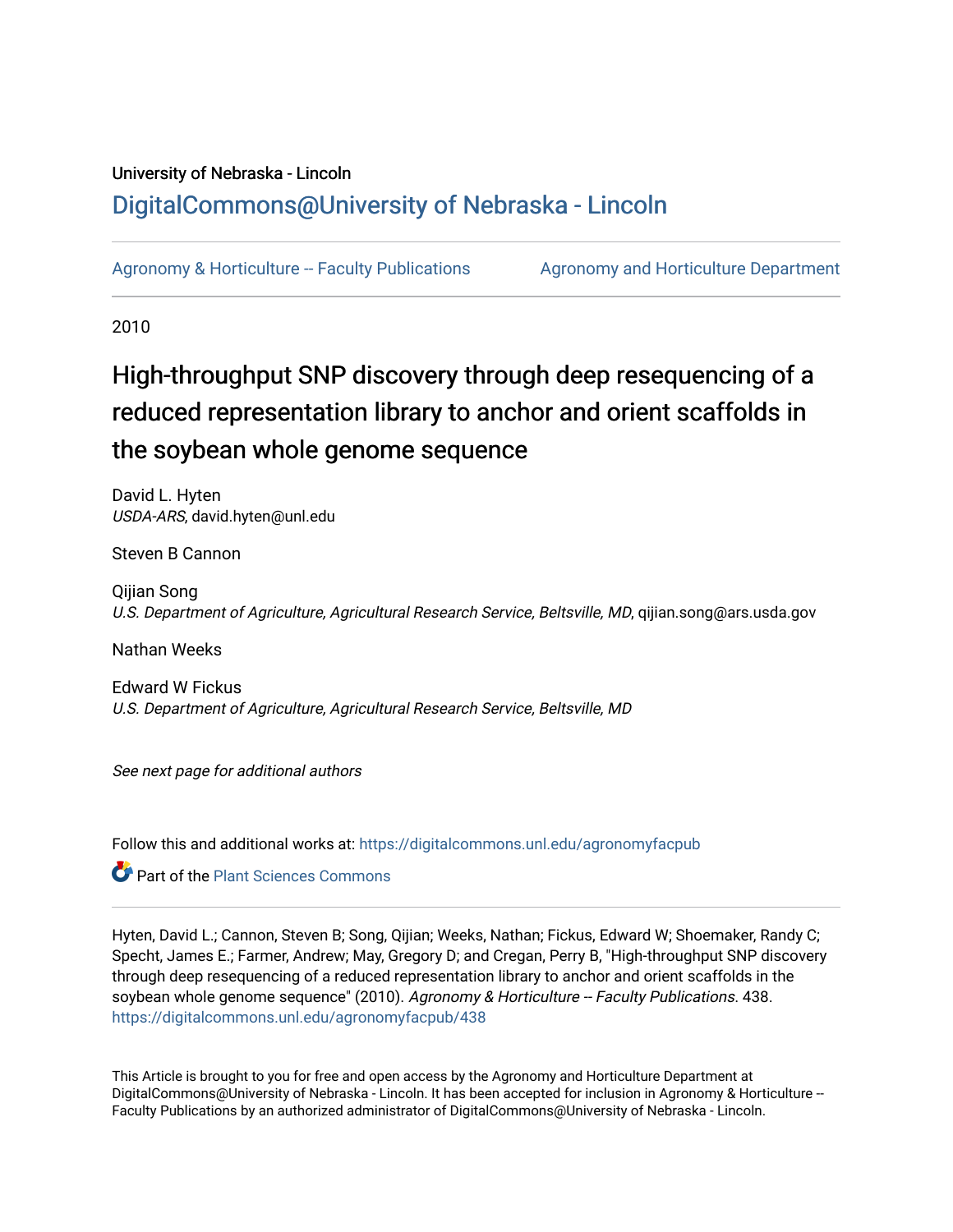# Authors

David L. Hyten, Steven B Cannon, Qijian Song, Nathan Weeks, Edward W Fickus, Randy C Shoemaker, James E. Specht, Andrew Farmer, Gregory D May, and Perry B Cregan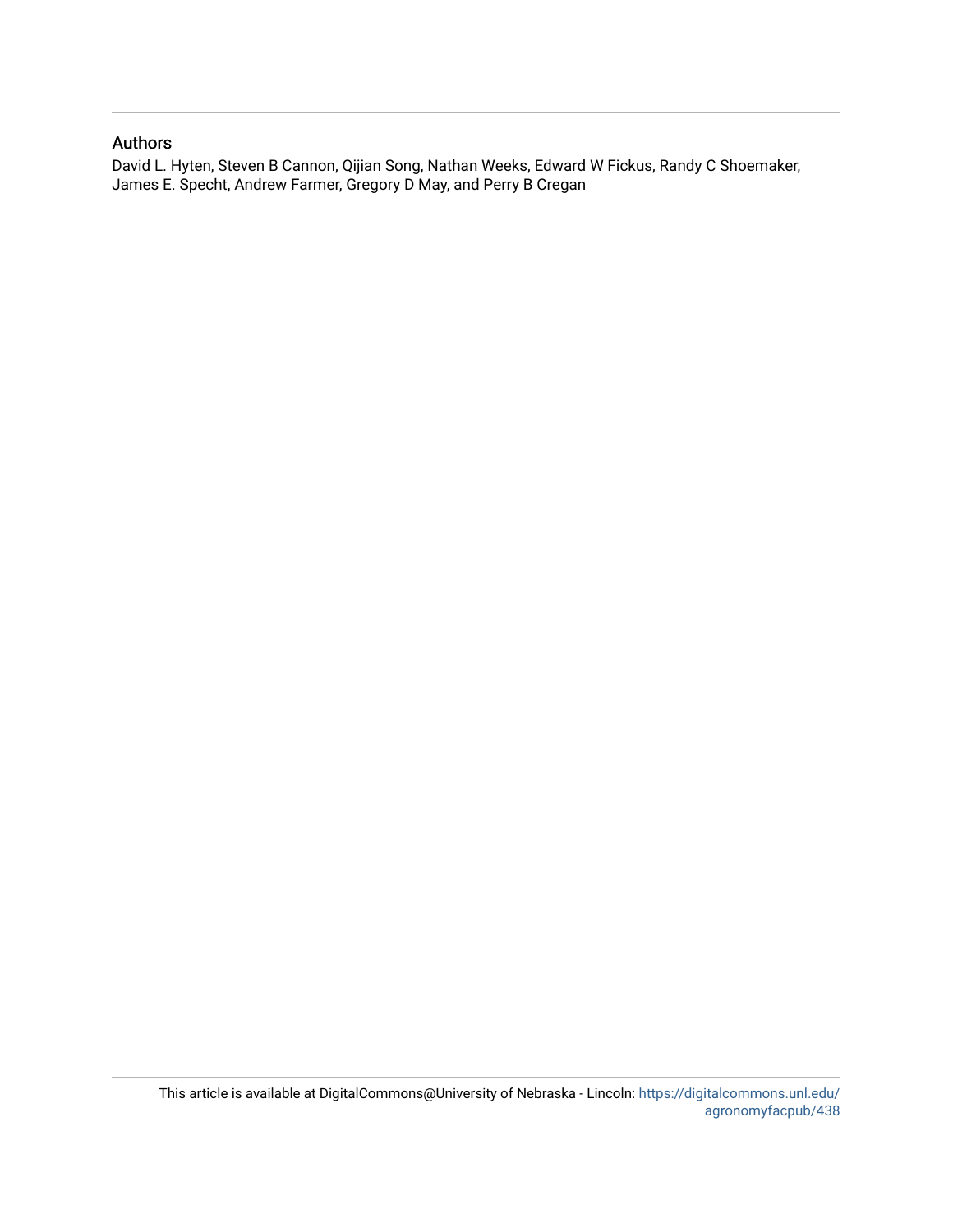# **RESEARCH ARTICLE Example 2018 CONSUMING ACCESS**



# High-throughput SNP discovery through deep resequencing of a reduced representation library to anchor and orient scaffolds in the soybean whole genome sequence

David L Hyten<sup>1\*</sup>, Steven B Cannon<sup>2</sup>, Qijian Song<sup>1,3</sup>, Nathan Weeks<sup>2</sup>, Edward W Fickus<sup>1</sup>, Randy C Shoemaker<sup>2</sup> .<br>, James E Specht<sup>4</sup>, Andrew D Farmer<sup>5</sup>, Gregory D May<sup>5</sup>, Perry B Cregan<sup>1</sup>

# Abstract

**Background:** The Soybean Consensus Map 4.0 facilitated the anchoring of 95.6% of the soybean whole genome sequence developed by the Joint Genome Institute, Department of Energy, but its marker density was only sufficient to properly orient 66% of the sequence scaffolds. The discovery and genetic mapping of more single nucleotide polymorphism (SNP) markers were needed to anchor and orient the remaining genome sequence. To that end, next generation sequencing and high-throughput genotyping were combined to obtain a much higher resolution genetic map that could be used to anchor and orient most of the remaining sequence and to help validate the integrity of the existing scaffold builds.

Results: A total of 7,108 to 25,047 predicted SNPs were discovered using a reduced representation library that was subsequently sequenced by the Illumina sequence-by-synthesis method on the clonal single molecule array platform. Using multiple SNP prediction methods, the validation rate of these SNPs ranged from 79% to 92.5%. A high resolution genetic map using 444 recombinant inbred lines was created with 1,790 SNP markers. Of the 1,790 mapped SNP markers, 1,240 markers had been selectively chosen to target existing unanchored or un-oriented sequence scaffolds, thereby increasing the amount of anchored sequence to 97%.

**Conclusion:** We have demonstrated how next generation sequencing was combined with high-throughput SNP detection assays to quickly discover large numbers of SNPs. Those SNPs were then used to create a high resolution genetic map that assisted in the assembly of scaffolds from the 8× whole genome shotgun sequences into pseudomolecules corresponding to chromosomes of the organism.

# Background

The Department of Energy, Joint Genome Institute (JGI) has completed an 8× shotgun draft sequence of the soybean cultivar Williams 82 [\[1](#page-8-0)]. For initial assembly of the genome sequence, a preliminary 4× and 6.5× scaffold assembly was produced by the JGI, with the 6.5× assembly released to the public http://www.phytozome.net. This 6.5× assembly contained a total of 3,118 scaffolds totaling 993.5 Mb of sequence. Using the soybean Consensus Map 4.0, which contains a total of 5,500 markers

\* Correspondence: david.hyten@ars.usda.gov

[[2](#page-8-0)], Schmutz et al., [\[1](#page-8-0)] associated a total of 296 of the  $6.5\times$  scaffolds with the genetic map. These scaffolds consisted of 949 Mb, or 95.6% of the total 6.5× assembly.

The initial assembly resulted in the anchoring of a large proportion of the genome to create 20 psuedomolecules corresponding with the 20 soybean chromosomes. However, it was subsequently evident that this initial psuedomolecule build had a significant number of assembly problems [[1](#page-8-0)]. First and foremost was the insufficient resolution afforded by the Consensus Map 4.0, which had been constructed using five separate mapping populations and with most of the markers mapped in less than 100 individuals [[2](#page-8-0)]. Second, many of the



© 2010 Hyten et al; licensee BioMed Central Ltd. This is an Open Access article distributed under the terms of the Creative Commons Attribution License (http://creativecommons.org/licenses/by/2.0), which permits unrestricted use, distribution, and reproduction in any medium, provided the original work is properly cited.

<sup>&</sup>lt;sup>1</sup>Soybean Genomics and Improvement Laboratory, U.S. Department of Agriculture, Agricultural Research Service, Beltsville, MD 20705, USA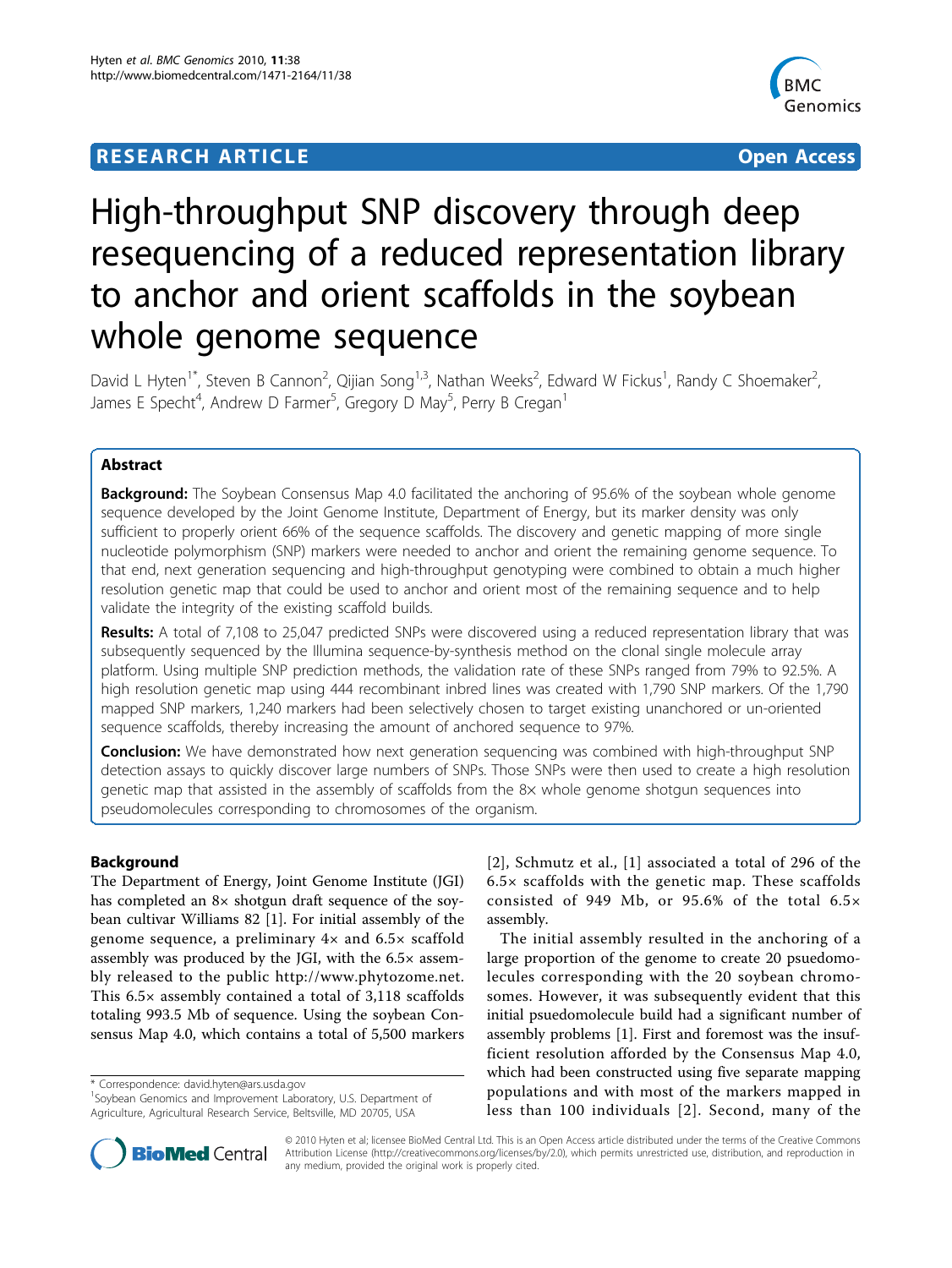anchored scaffolds contained just one mapped marker, or contained multiple tightly linked markers whose map order was questionable due to insufficient recombination. Thus, proper orientation of those scaffolds was not possible or was questionable.

The ideal marker for anchoring and orienting the soybean genome is the single nucleotide polymorphism (SNP), primarily because SNPs are the most abundant marker available. Cultivated soybean [Glycine max (L.) Merr.] has nucleotide diversity  $(\theta)$  of about 0.001 [[3,4](#page-8-0)], which translates into an average SNP frequency of one SNP per 1000 bp of contiguous sequence. The wild ancestor Glycine soja (Sieb and Zucc.) has an estimated nucleotide diversity of  $\theta = 0.00235$ , which is the equivalent of approximately one SNP per 425 bp [\[5](#page-9-0)]. Another advantage of SNPs is the wide array of currently available technologies for performing multiplex assays that can range from genotyping a few SNPs at a time to over 1 million SNPs in parallel [[6\]](#page-9-0). One of these technologies is the GoldenGate assay, which can genotype 384 to 1,536 SNPs in 192 DNA samples in just three days. The reliability and rapidity of this assay was recently documented with soybean SNPs [\[2](#page-8-0)[,7,8](#page-9-0)].

New high-throughput re-sequencing technologies have recently become available for generating greater amounts of DNA sequence quickly and inexpensively relative to standard Sanger sequencing [[9\]](#page-9-0). Despite this advantage, large genomes still require a method to reduce genome complexity to a level that ensures accurate SNP discovery. One method utilizes high-throughput sequencing of the transcriptome through massively parallel pyro-sequencing technology [\[10\]](#page-9-0). While this method was successful, SNP discovery using this procedure is restricted to the expressed transcriptome and would likely not discover SNPs that could be used to anchor and orient non-coding DNA stretches of the genome.

The use of reduced representation libraries (RRLs) was first proposed in humans to efficiently find SNPs using Sanger sequencing [[11](#page-9-0)]. A reduction in genome complexity is accomplished via the construction of an RRL with a restriction digestion followed by size selection. The use of fragments from a size-selected digestion permits a similar subset of fragments to be obtained from different genotypes that can be deep-sequenced for accurate SNP discovery. A procedure for high-throughput SNP discovery was recently described in cattle, and used an RRL combined with the sequence-by-synthesis (SBS) method on the clonal single molecule array (CSMA) platform manufactured by Illumina, Inc., with which short sequence reads could be compared to a reference genome for SNP discovery [\[12\]](#page-9-0). This approach successfully identified 62,042 putative SNPs. A subsequent analysis of 22,865 of these SNPs revealed a 91% validation rate, demonstrating the robustness of this SNP discovery method [[12](#page-9-0)].

Our objective was to use the RRL approach with the SBS method on the CSMA platform from Illumina, Inc for the discovery of large numbers of soybean SNPs that could be developed into GoldenGate assays to create a new genetic map with higher resolution than Consensus Map 4.0 [[2\]](#page-8-0). This high resolution genetic map would then help address the challenges faced in assembling and orienting the remainder of the soybean genome [\[1](#page-8-0)].

#### Results

#### Genome Analyzer sequence results

A total of 8,671,165 sequence reads of 33 bp in length were obtained for the G. soja accession PI 468916, yielding a total of more than 286 Mb of sequence (Table [1](#page-4-0)). More than 2,500 of the 33-mers, after being sequenced 300 or more times, were determined to be either repetitive nuclear DNA, or DNA from chloroplast or mitochondria. These were excluded from further analysis. From the PI 468916 sequence data, 1.96 million unique 33-mers were obtained, of which 1.82 million (92%) occurred five or fewer times. These PI 468916 short sequence reads were then aligned to the soybean, Williams 82, 6.5× scaffold assemblies for SNP discovery. A total of 4.21 million reads were ultimately aligned uniquely to the Williams 82, 6.5× scaffold assembly. The 4.21 million reads covered a total of 28 Mb of soybean sequence (after accounting for regions with multiple coverage). This translates into a 4.88× coverage of the 6.5× genome assembly for the purposes of SNP prediction.

#### SNP Prediction and Validation

Multiple methods were initially tested for SNP prediction and filtering. We used the GMAP [\[13\]](#page-9-0) and Maq [[14\]](#page-9-0) mapping software. The GMAP software directly compares predicted bases in short-read query and genomic reference sequences, while the Maq software additionally uses quality scores in the short-read sequences, and provides additional output information about the consensus quality of SNP calls. We made three validation runs, on a preliminary 4× scaffold assembly; and one "production" run on the preliminary 6.5× scaffold assembly. The validation runs used GMAP with multiple short sequence reads to predict SNPs, and Maq with either multiple or single short sequence reads to predict SNPs. The production run used predominantly multiple short sequence reads to predict SNPs, with single short sequence read predicted SNPs where necessary in areas of particular interest. Because only one of the programs uses quality scores, the parameter sets are not trivially comparable. However, both programs were tunable for these objectives. For each of the tested methods, we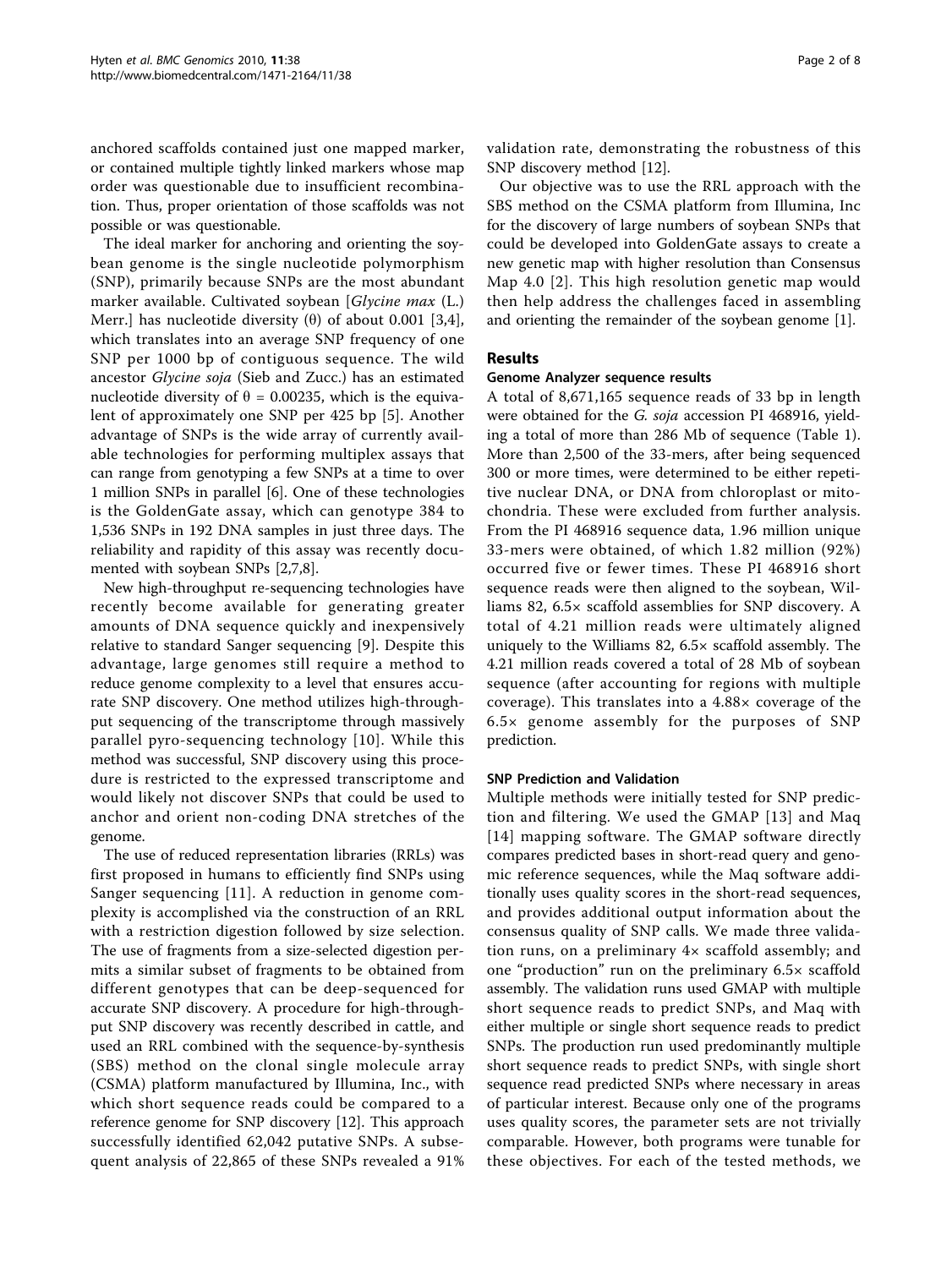| No. of occurrences of a particular<br>33-mer | No. of unique 33-mers | No. of 33 base reads | <b>Total bases</b> |
|----------------------------------------------|-----------------------|----------------------|--------------------|
| 500 plus                                     | 1,293                 | 2,142,203            | 70,692,699         |
| 300-500                                      | 1,414                 | 536,701              | 17,711,133         |
| 100-299                                      | 6,561                 | 1,097,771            | 36,226,443         |
| 35-99                                        | 15,119                | 871,270              | 28,751,910         |
| $20 - 34$                                    | 14,510                | 374,818              | 12,368,994         |
| $15 - 20$                                    | 12,040                | 206,542              | 6,815,886          |
| $11 - 14$                                    | 15,645                | 192,046              | 6,337,518          |
| $9 - 10$                                     | 15,234                | 143,581              | 4,738,173          |
| $7 - 8$                                      | 29,215                | 216,367              | 7,140,111          |
| 6                                            | 26,648                | 159,888              | 5,276,304          |
| 5                                            | 43,105                | 215,525              | 7,112,325          |
| $\overline{4}$                               | 72,955                | 291,820              | 9,630,060          |
| 3                                            | 130,555               | 391,665              | 12,924,945         |
| 2                                            | 259,225               | 518,450              | 17,108,850         |
|                                              | 1,312,518             | 1,312,518            | 43,313,094         |
| <b>TOTAL</b>                                 | 1,956,037             | 8,671,165            | 286,148,445        |

<span id="page-4-0"></span>Table 1 Numbers of occurrences of 33-mer Illumina Genome Analyzer sequence reads, numbers of 33-mers in each occurrence category as well as the total 33-mer reads and total bases in each occurrence category.

picked parameter sets with the general goals of predicting unique, polymorphic, well-supported SNPs, given constraints of available sequence and the need to generate markers in certain marker-poor regions.

The first SNP prediction method, for testing and validation involved the use of GMAP software [[13\]](#page-9-0) for alignment of unique PI 468916 short sequence reads to the Williams 82, preliminary  $4 \times$  scaffold assembly, with SNPs predicted from the alignments. The preliminary 4× scaffold assembly was a "test run" produced by the sequencing consortium for an initial assessment of assembly characteristics of the genome. At the same time, we used this early assembly to initially test and validate using next generation sequencing and different software for SNP-prediction. The GMAP alignment method, with stringent match criteria (using only highquality reads, unique mappings, multiple-reads SNP support; details in Materials and Methods), produced a total of 10,778 predicted SNPs. The validation set for the GMAP method consisted of 635 primer pairs designed to flank each candidate SNP. Of these 635 primer pairs, a total of 535 produced a sequence tagged site with high quality sequence surrounding the predicted SNP, and 456 of the 535 produced amplicons containing the predicted SNP, which constituted an 85% validation rate.

The second SNP prediction method employed was the Maq mapping and assembly software [[14](#page-9-0)] to align unique PI 468916 short sequence reads to the preliminary 4× scaffold assembly and predict SNPs from that assembly. The Maq analysis method, when used with selected parameters (minimum consensus-base quality of 20, unique read placement; details in Materials and Methods), produced a total of 25,047 predicted SNPs, each predicted using one or more short sequence reads aligned to one position within the genome. The first validation set for the Maq procedure consisted of 48 primer pairs designed to flank SNPs predicted from two or more short sequence reads. Of these 48 primer pairs, a total of 40 produced a sequenced tagged site (STS) with high quality sequence surrounding the predicted SNP, and 37 of the 40 produced amplicons containing the predicted SNP, which translated into a 92.5% validation rate.

We also tested the validation rate of predicting SNPs with a single short read. For this test, the Maq analysis method above was used, but without the requirement for multiple read support of predicted SNPs. A total of 48 primer pairs were designed to flank SNPs predicted from only one short sequence read. Of the 48 primer pairs tested, 43 produced an STS with high quality sequence surrounding the predicted SNP, and 34 of those 43 produced amplicons that contained the predicted SNP, which resulted in a 79% validation rate.

To identify SNPs best suited for GoldenGate assay design and for anchoring and orienting the preliminary 6.5× scaffold assembly, we used a modification of the Maq method described in the validation tests above. In this "production" run, we required a consensus score of at least 27, and that the flanking 120 bases be at least 2/ 3 non-repetitive sequence (see Materials and Methods for implementation). Because of the high (79%) validation rate for SNPs called from single short sequence reads using Maq, these SNPs were also included in this dataset so that additional markers on more of the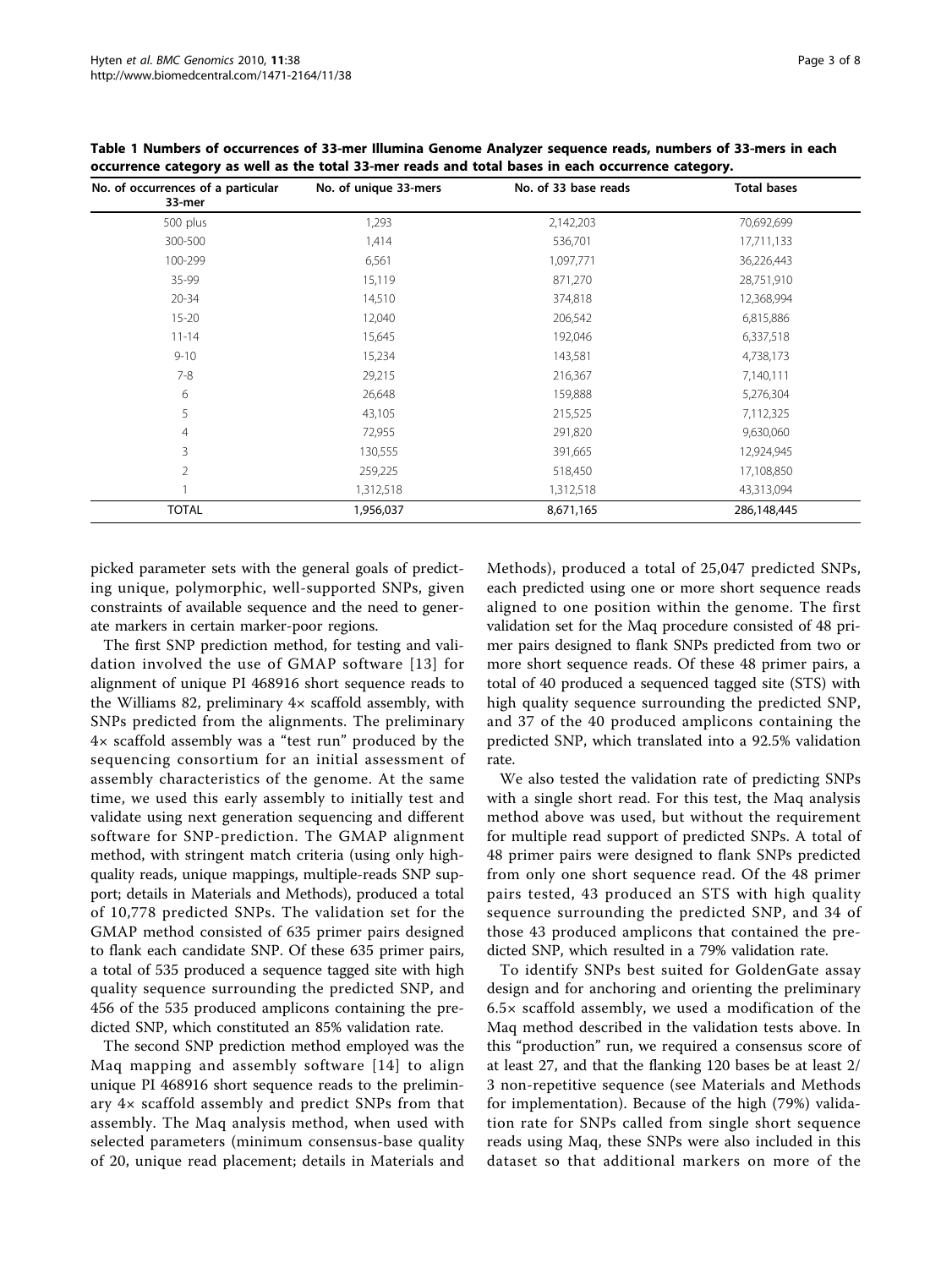smaller unmapped scaffolds could be anchored to the genetic map. In total, 7,108 SNPs were predicted for use in anchoring and orienting additional scaffolds. Ultimately, 1,536 SNPs were selected from this pool of 7,108 SNPs to create the higher resolution map needed for validation of scaffold ends, for anchoring of additional scaffolds, and for mitigating the ambiguity of orientations of anchored scaffolds - all of which required a map with markers placed in the existing gaps that are present within the soybean Consensus Map 4.0. These 1,536 SNPs were used to create an Illumina GoldenGate soybean oligo pool all (SoyOPA-4) [Additional file [1](#page-8-0)]. The SoyOPA-4 produced 1,254 successful GoldenGate assays indicating that the predicted SNPs had a validation and assay conversion rate of 81.6%.

#### High Resolution Genetic Map

SoyOPA-4 was used to genotype  $470$  F<sub>5</sub>-derived RILs from the Williams  $82 \times$  PI 468916 (W82  $\times$  468) population with the 1,254 polymorphic SNPs. A total of 26 of the 470 RILs were excluded from further analysis due to marker heterozygosity levels > 20%, which suggested that those 26 RILs trace to outcrosses occurring during generation advance, rather than being true  $F_5$ -derived lines. To tie the newly constructed high resolution genetic map to the existing Soybean Consensus Map 4.0, SoyOPA-3 was used to genotype a subset of 282 RILs from the W82  $\times$  468 population. From these 282 genotyped RILs, the genotype data of 14 RILs were subsequently eliminated which were in common with the 26 RILs that had already been eliminated due to high heterozygosity levels. SoyOPA-3 was one of three previously designed custom soybean OPAs developed and tested by Hyten et al. [\[2,](#page-8-0)[7](#page-9-0)]. SoyOPA-3 contains 1,396 SNPs that had been mapped on the Soybean Consensus Map 4.0 and had been developed so that all SNPs included in the OPA were polymorphic within at least one of three RIL mapping populations used in the creation of the Soybean Consensus Map 4.0 [[2\]](#page-8-0). Of the 1,396 SNPs on SoyOPA-3 that mapped to the Soybean Consensus Map 4.0, a total of 565 were polymorphic between Williams 82 and PI 468916.

A total of 550 of the 565 SNPs from SoyOPA-3 and 1,240 of the 1,254 SNPs from SoyOPA-4 were mapped using 444 RILs to create the 20 linkage groups that correspond to the 20 chromosomes of soybean and had an estimated total genetic length of 2,537 cM. The remaining 29 SNPs were not linked to any of the 20 linkage groups. The average level of heterozygosity observed in the population was 6.3% which is the expected level of heterozygosity for a RIL population in the  $F_5$  generation. Segregation distortion was observed for multiple tightly linked markers in 16 regions throughout the genome [Additional file [2](#page-8-0)].

To determine if the mapping of SoyOPA-3 on a subset of the 444 RILs caused any significant expansions or contractions of the genetic map, a separate map with only the SNPs from SoyOPA-4 was created [Additional file [2](#page-8-0)]. Comparing the map created using only 1,240 SoyOPA-4 SNPs to the map created using all 1,790 SNPs from SoyOPA-3 and SoyOPA-4 revealed only one substantive change of 22 cM on chromosome 5. This change was due to the elimination of the SoyOPA-3 SNPs leaving a gap of 66 cM between adjacent SoyOPA-4 SNPs. There were a total of 16 discrepancies between the two maps that were 2 to 10 cM with all other discrepancies between the two maps being less than 2 cM in genetic distances between the SoyOPA-4 SNP markers.

#### Anchoring of the Soybean Genome

The high-resolution  $W82 \times 468$  genetic map with 1,790 SNP markers was successful in anchoring and orienting additional scaffolds in the subsequent 8× scaffold assembly using the preliminary 6.5× scaffold assembly for initial SNP discovery and assay development [[1\]](#page-8-0). It added markers to 335 8× assembly scaffolds, of which 23 scaffolds (totaling 7.1 Mb) were previously unmapped in the preliminary  $6.5 \times$  scaffold assembly. The highresolution map also oriented 151 scaffolds as a result of positioning markers such that there was at least 1 cM between the most widely separated markers on any given scaffold. The map also helped to evaluate the integrities of the continuous sequence of the scaffolds by adding markers to regions of scaffolds that were previously without markers, and to scaffold ends [[1\]](#page-8-0).

#### **Discussion**

The use of a reduced representation library, coupled with next generation sequencing and the initial release of soybean genome sequence [\[1](#page-8-0)], provided a powerful method for the additional discovery of large numbers of SNPs. The validation rate of predicted SNPs varied from 79% up to 92.5%. Not surprisingly, the largest factor for this range in validation was due to the use of one versus multiple short reads to predict a SNP. The decrease in the validation rate arising from the use of only one read for SNP prediction, though modest in percentage terms, may be due to sequencing error from the Genome Analyzer. Still, the validation rate of 79% for SNPs predicted from a single short sequence read was sufficiently high to lead us to ultimately use 63 SNPs predicted by a single short sequence read to serve as markers in regions that otherwise might have not been anchored or properly oriented in the 8× Glyma1.01 assembly.

The production run Maq analysis method resulted in the conversion of 81.6% of the predicted SNPs into working GoldenGate assays. Hyten et al. [[7\]](#page-9-0) demonstrated that with high confidence SNPs, the conversion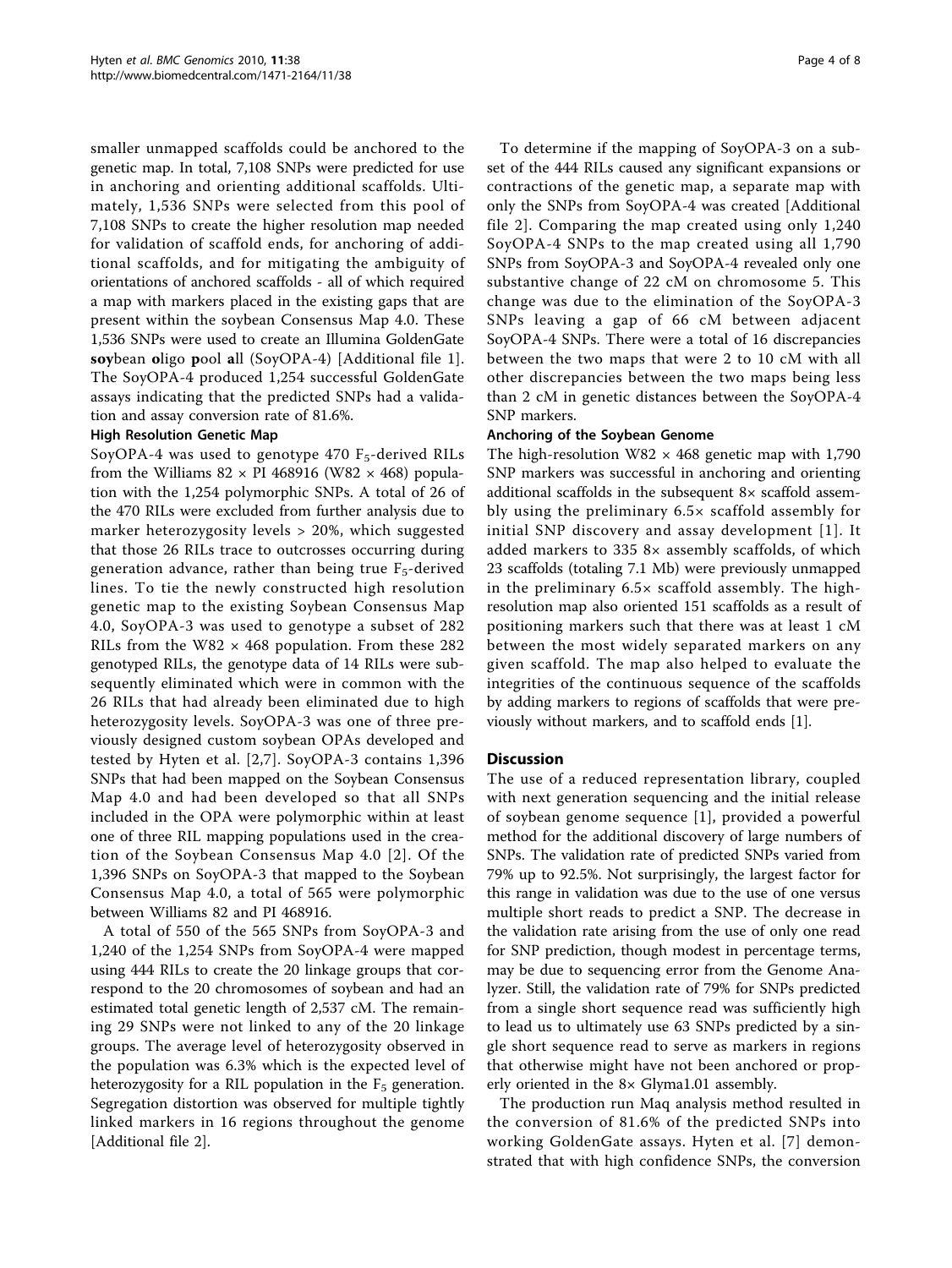rate in soybean for developing a successful GoldenGate assay from a validated SNP was 89%. Taking into account this 89% conversion rate, the production run Maq analysis method effectively had a SNP validation rate of 91.7%. This is very similar to the 92.5% validation rate obtained from the initial Maq analysis method based upon two or more reads. This high validation rate matching the validation rate obtained with two or more reads was expected to some degree, given that only 63 of the 1,536 SNPs were predicted based upon a single short sequence read.

Using the production run Maq assembly, we were able to target 1,536 SNPs (of the total 7,108 SNPs) onto the preliminary 6.5× scaffold assemblies to help improve the subsequent anchoring and orientation of the 8× scaffold assembly of soybean into the 20 pseudomolecule Glyma1.01 build [[1\]](#page-8-0). We were able to target SNPs to scaffolds that heretofore could not be anchored using the Consensus Map 4.0. We were able to orient additional scaffolds. Where possible, two markers were chosen at the ends of each unanchored or un-oriented scaffold. This led to the W82  $\times$  468 genetic map having an uneven distribution of markers as they were clustered in regions where the Consensus Map 4.0 had few or no markers [Additional file [3](#page-8-0)]. Overall the initial use of the Consensus Map 4.0 followed by the subsequent use of the W82  $\times$  468 high-resolution map, resulted in a whole genome sequence of soybean of which more than 97% is anchored to the genetic map [[1\]](#page-8-0). The high resolution map ultimately provided markers for 335 of the 8× scaffolds which totaled more than 872 Mb of the completed genome sequence. Many of these scaffolds contain markers from the Consensus Map 4.0, but the high-resolution map provided not only a rigorous confirmation of scaffold contiguity, but also ordered and oriented 23 of the 8× scaffolds for which no markers existed on the consensus map.

# Conclusions

The availability of a diversity of both low- and highmultiplex SNP assay methods makes SNPs an ideal marker for QTL mapping, association analysis, markerassisted selection (MAS), and the construction of high density genetic maps for fine-mapping and cloning of agronomically important genes. We have demonstrated how next generation sequencing combined with highthroughput SNP detection assays can quickly discover a large number of SNPs that can then be used to create a high resolution genetic map. Further, such high-resolution maps are critical for accurate placement of sequence scaffolds into chromosomal pseudomolecules.

## Methods

### Reduced Representation Library Construction

Seeds of the G. soja genotype PI 468916 were obtained from the USDA-ARS, Soybean Germplasm Collection courtesy of Dr. Randall L. Nelson. DNA was isolated from bulk leaf tissue of 10 to 15 plants as described by Keim et al. (1988). Four different blunt end restriction enzyme combinations each containing five different restriction enzymes each were tested as an effort to reduce the likelihood of repetitive sequence. A single combination of five enzymes resulting in the least banding in the 100 to 150 bp region of the restriction digest was selected. The restriction digestion of PI 468916 to create the RRL consisted of digesting a total of 50 μg of DNA with the combination of 30 units of HaeIII, 15 units of PsiI, 15 units of SspI, 30 units of RsaI, and 15 units of MslI. The restriction digestion was carried out overnight at 37°. The digested DNA was then run on a 2% agarose gel and the digestion products were excised from the gel in the 100 to 150 bp region. The QIAquick Gel Extraction Kit (Qiagen, Hilden, Germany) was used as per the manufacturer's protocol to obtain a total of 4,300 ng of size selected DNA. The blunt-ended DNA fragments were provided to Illumina for sequencing on the Genome Analyzer (Illumina, Inc; San Diego, CA, USA). The sequence data obtained from Illumina contained 33 bp sequence tags in which every base is given a quality score that is similar to a Phred score and has a maximum value of 40 [\[12](#page-9-0)]. The Illumina sequence data have been deposited in the NCBI, Sequence Read Archive [GenBank:SRA010205].

## SNP discovery

Initially the GMAP method was used for SNP discovery from the sequence produced from the reduced representation library with the Illumina Genome Analyzer. GMAP software [[13](#page-9-0)] was used for alignment of the 33 bp PI 468916 Illumina Genome Analyzer reads with the Williams 82 preliminary 4× scaffold assembly for the discovery of putative SNPs. The following constraints were used in the filtering for the identification of SNPs: 1) short reads which contained a base with a quality score < 10 were eliminated, 2) reads were selected that had only one alignment to the Williams 82 reference sequence and had to have 32 or 33 matching nucleotides with no part of the sequence part of a repeat (as determined by GMAP, in the  $3<sup>rd</sup>$  column of the BLAToutput PSL format), no "N" bases in the alignment, and no gaps present in the query sequence and no gaps in the reference sequence, 3) alignments that had any conflicting nucleotides were eliminated, 4) SNPs where both flanking 25 nt regions were repetitive were eliminated (specifically, when both flanking regions matched other locations in the genome with two or fewer mismatches),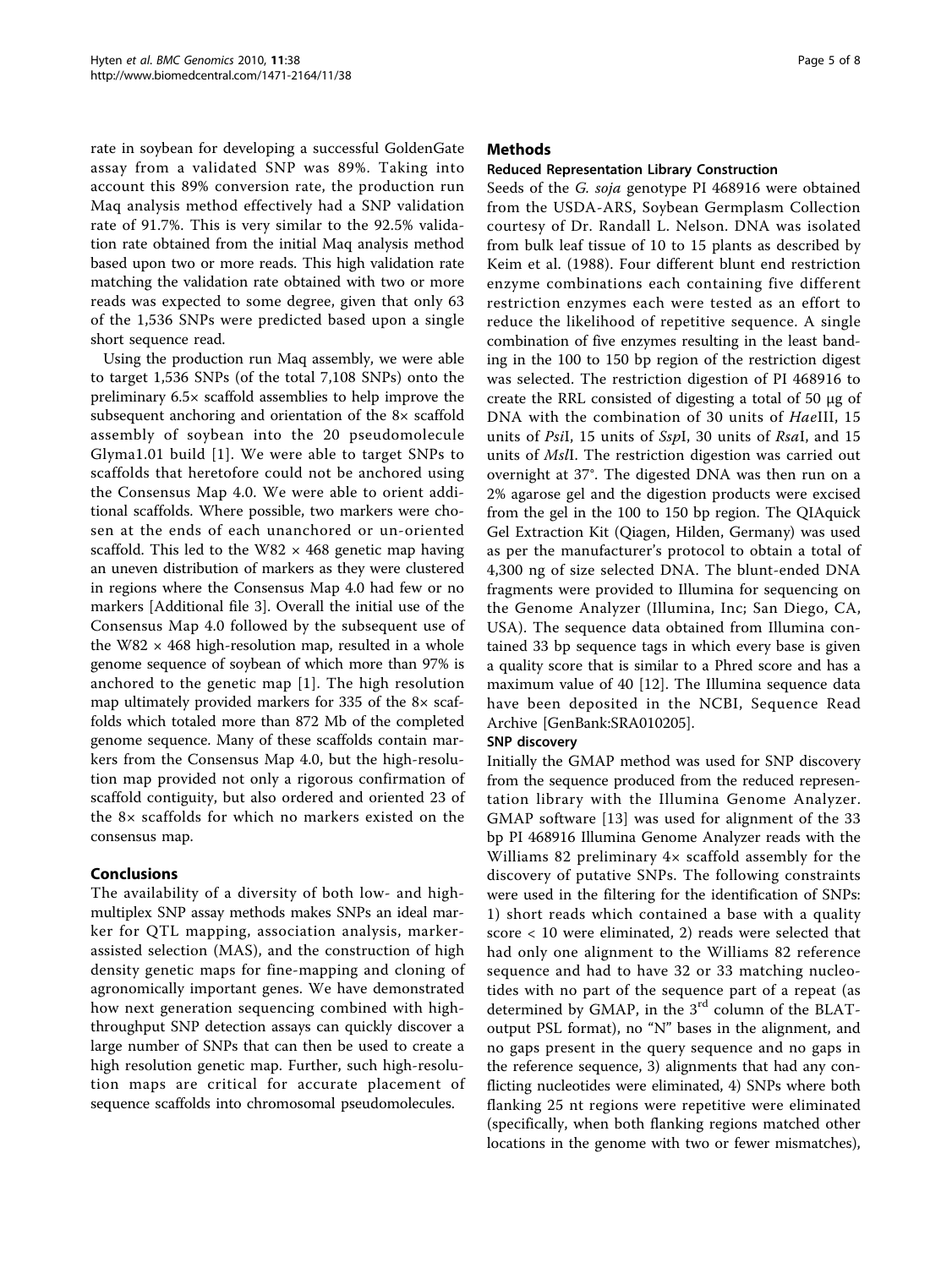5) SNPs had to be supported by at least two short sequence reads, 6) filter out any remaining sequence containing an N. In addition, Genome Analyzer sequence reads with matches to chloroplast sequence [GenBank:NC\_007942] or Nicotiana mitochondrion sequence [GenBank:NC\_006581] were discarded.

While the above work was in progress, the Maq mapping and assembly software [[14\]](#page-9-0) was tested as an alternative method to GMAP for alignment of Illumina Genome Analyzer sequence reads with the Williams 82 preliminary 4× scaffold assembly and later when the preliminary 6.5× scaffold assembly became available for SNP discovery. Three rounds of SNP predictions were made using Maq: one for validation using multiply-supported SNPs (VMS); one for validation using singly-supported SNPs (VSS); and a production run. The runs for validation used the same filtering steps described below for the production run, except where noted. The following constraints were used in the filtering for the identification of putative SNPs using Maq software: 1) Occurrences of two or more SNPs within a 25-base window were eliminated, 2) SNPs with ambiguous consensus bases (i.e., bases other than A, C, T or G) were eliminated, 3) a minimum consensus-base quality score of 20 for VMS and VSS (27 for the production run) was required, 4) an average read-copy of 1.00 i.e., the SNP maps to one place in the Williams 82 reference genome, 5) a minimum Maq mapping score of 30 was required, and 6) with VMS a minimum of two short sequence reads were required to support each putative SNP. In addition, Genome Analyzer reads with matches to chloroplast sequence [GenBank:NC\_007942] or Nicotiana mitochondrion sequence [GenBank:NC\_006581] were discarded. Additionally, we removed SNPs from repetitive regions, using the following protocols. For VMS and VSS, extract the 121 nt region centered on the SNP and exclude the SNP if this region contained an "N". If either 25-mer flanking a SNP hit any other place in the genome with at most two mismatches using an ungapped BLAST it was considered repetitive; if both were repetitive, the SNP was excluded. For the production run, extract a 601 nt region centered on the SNP and exclude the SNP if this region contained an "N". If any 25-mer in the 300 nt up- or downstream region hit five or more other positions in the genome with at most two mismatches using an ungapped BLAST, it was considered repetitive; SNPs whose flanking regions were more than 1/3 repetitive were also excluded.

#### SNP Validation through Resequencing

Based upon the underlying Williams 82 preliminary 4× scaffold assembly, polymerase chain reaction (PCR) primers were designed using Primer 3 software [[15\]](#page-9-0). The primers were designed to the flanking sequence of 620 putative SNPs for the GMAP method and 96 putative SNPs for the Maq method. Electronic PCR [[16\]](#page-9-0) was used to select primer pairs that, based upon the Williams 82 preliminary 4× scaffold assembly, would be anticipated to be locus specific. The predicted amplicon lengths ranged from approximately 100 to 700 bp in length. Initial amplification, sequence analysis and alignment for validation of putative SNPs between Williams 82 and PI 468916 were performed as described by Choi et al. [[3\]](#page-8-0).

## Population Development

Four hundred and seventy  $F_5$ -derived recombinant inbred lines (RIL) were created at the Beltsville Agricultural Research Center, Beltsville, MD, USA, from a cross made in 2004 between the soybean cultivar Williams 82 [[17\]](#page-9-0) and the wild soybean PI 468916 followed by plantto-row descent. A total of 2,000  $F_2$  seeds were planted in the field at Beltsville, MD the summer of 2005. Approximately 10 to 15  $F_3$  seeds were harvested from each of 1,690 individual  $F_2$  plants. In the summer of 2006, five  $F_3$  seeds harvested from each of 1,000 randomly selected  $F_2$  plants were planted in hill plots and subsequently thinned to one  $F_3$  plant two weeks after planting. A total of 10 to 15  $F_4$  seeds were harvested from each of 932  $F_3$  plants. In the winter of 2006-2007, three  $F_4$  seeds from 600 randomly selected  $F_3$  plants were planted in the greenhouse for the next generation advance and subsequently thinned to one plant after two weeks. Ten to fifteen  $F_5$  seeds were harvested from each of 583  $F_4$  plants. In the summer of 2007, five  $F_5$ seeds from each of the 583  $F_4$  plants were planted in hill plots and thinned to one  $F_5$  plant two weeks after planting. DNA was isolated from 470 RILs randomly selected from the 583  $F_5$  plants by taking leaf tissue from the single  $F_5$  plant from which the RIL was derived. The Qiagen DNeasy 96 Plant DNA extraction kit (Qiagen, Hilden, Germany) as per the manufacturer's protocol was used to obtain purified DNA for the GoldenGate Assay analysis. All seeds were harvested from each  $F_5$  plant to create an  $F_5$ -derived line. To help minimize segregation distortion in creating the population, seeds in all generations were harvested as soon as individual plants became mature to avoid loss of seeds due to shattering.

#### GoldenGate assay and Genetic Map Development

A total of 1,536 SNPs were selected to develop a 1,536 GoldenGate assay [Additional file [1\]](#page-8-0). The SNPs were selected from scaffolds of the Williams 82 preliminary  $6.5\times$  scaffold assembly to help validate scaffold ends, anchor additional scaffolds, and improve orientations of anchored scaffolds. Of the 1,536 SNPs selected, 242 SNPs were selected to anchor scaffolds not previously anchored with the Consensus Map 4.0, 227 SNPs were selected to orient scaffolds with too little marker separation from the Consensus Map 4.0, 217 SNPs were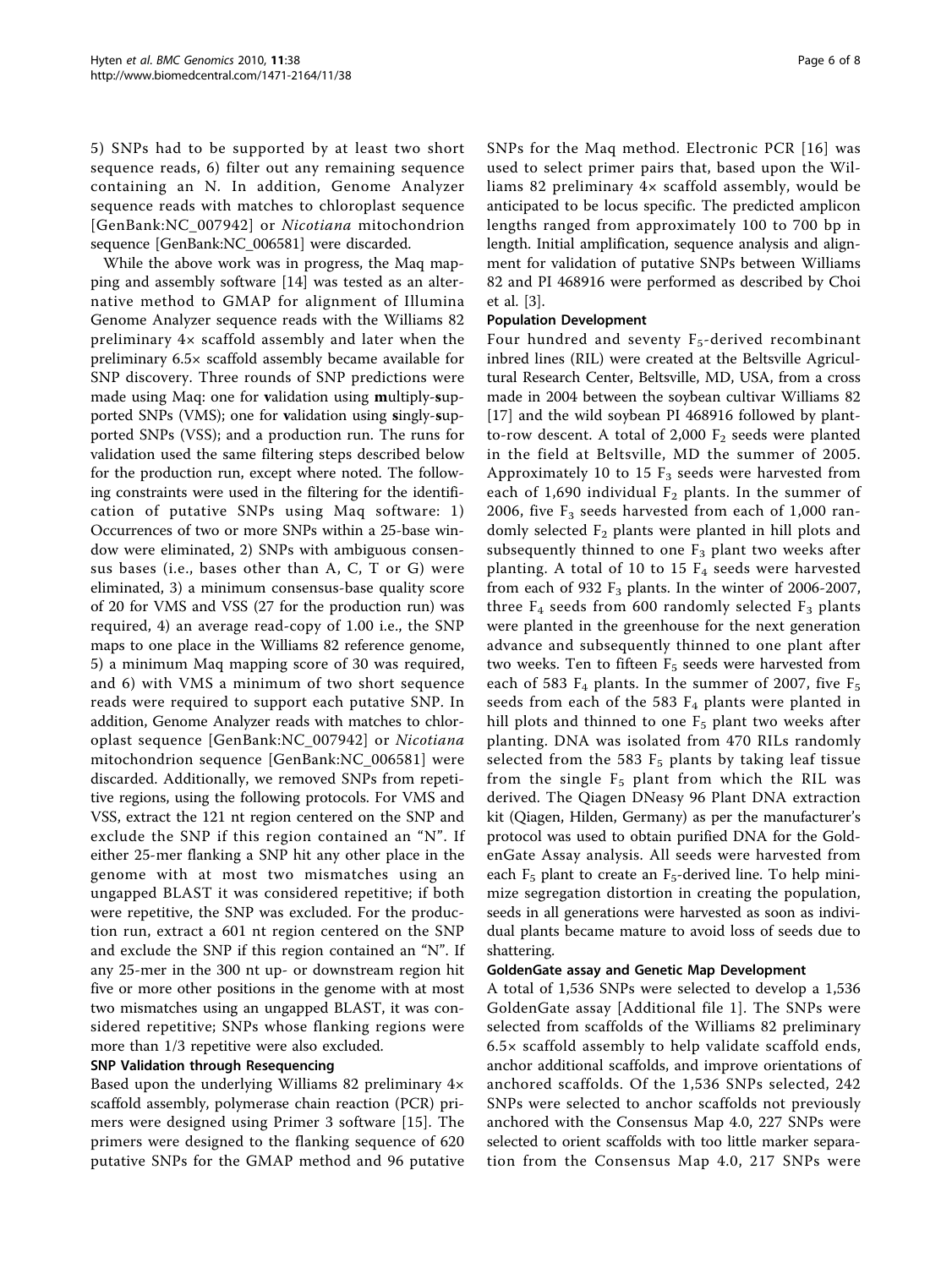<span id="page-8-0"></span>selected to internal marker-poor islands (regions greater than 2 Mb without markers), and the remainder were selected near scaffold ends to help assess scaffold integrity. The 1,536 SNPs were selected from SNPs predicted using the production run Maq analysis method described previously. In the case of 63 SNPs, the SNP discovery protocol was relaxed to allow SNPs to be called with a single short sequence read in an effort to target markers to more of the smaller, harder-to-map scaffolds.

For GoldenGate assay design all SNPs were required to have a designability rank score >0.4, which is predictive of a moderate to high success rate for the conversion of the SNP into a working GoldenGate assay. The 1,536 chosen SNPs made up the custom Oligo Pool All (OPA) which was given the name SoyOPA-4. To help anchor and align the genetic map created by the SNPs on SoyOPA-4, the previously designed and tested SoyOPA-3 [2] was tested on 282 RILs of the Williams  $82 \times$  PI 468916 population per the manufacturer's protocol and as described by Fan et al. [[18](#page-9-0)] and Hyten et al. [\[7](#page-9-0)]. SoyOPA-4 was tested on 470 RILs per the manufacturer's protocol and as described by Fan et al. [[18](#page-9-0)] and Hyten et al. [[7\]](#page-9-0). The Illumina BeadStation 500G (Illumina Inc., San Diego, CA) was used for genotyping the GoldenGate assay. The automatic allele calling for each locus and the calculation of minor allele frequencies were accomplished with the GenCall software (Illumina Inc., San Diego, CA). All GenCall data were visually inspected and re-scored if any errors in calling the homozygous or heterozygous clusters were evident.

JoinMap 3.0 software [[19](#page-9-0)] was used for creation of the high resolution genetic maps. Genotype data for 26 RILs were excluded from the full genotype data set due to high heterozygosity levels detected when genotyped with SoyOPA-3 and SoyOPA-4. The exclusion of these 26 RILs left genotype data for 268 RILs genotyped with SoyOPA-3 and 444 RILs genotyped with SoyOPA-4 to create the high resolution genetic map. Genetic distances were calculated using the Kosambi mapping function. A minimum  $LOD \geq 10.0$  and a maximum distance  $\leq 50$  cM were used to test linkages among markers.

Additional file 1: SoyOPA-4 SNPs. The 1,536 SNPs along with the flanking sequence to design the GoldenGate assay SoyOPA-4. Click here for file

[ http://www.biomedcentral.com/content/supplementary/1471-2164-11- 38-S1.XLS ]

Additional file 2: Williams 82  $\times$  PI 468916 genetic map. The highresolution Williams  $82 \times$  PI 468916 genetic map created with 1,790 SNPs genotyped on 268 or 444 recombinant inbred lines (RILs). Also shown is the high-resolution map resulting when only using the 1,254 SNPs genotyped with SoyOPA-4 on 444 RILs and the Consensus Map 4.0 position for any SNPs in common between the two genetic maps. Click here for file

#### [ http://www.biomedcentral.com/content/supplementary/1471-2164-11- 38-S2.XLS ]

Additional file 3: Williams 82  $\times$  PI 468916 comparison to the soybean Consensus Map 4.0. The charts of the 20 linkage groups from the Consensus Map 4.0 (left chart) compared to the same 20 linkage groups produced from the 444 recombinant inbred lines of Williams 82  $\times$  PI 468916 (right chart). Click here for file

[ http://www.biomedcentral.com/content/supplementary/1471-2164-11- 38-S3.PPT ]

#### Acknowledgements

We thank Christian D. Haudenschild from Illumina, Inc for the sequencing on the Genome Analyzer and Ronghui Yang and Chuck Quigley for assistance with the genomic STS sequencing of SNP validation. The authors gratefully acknowledge the early pre-release access to the draft DOE-JGI Williams 82 preliminary 4× and 6.5× scaffold assembly and the opportunity to assist Jeremy Schmutz et al. [1] in assembling the 8× soybean genome sequence. This work was partially supported by United Soybean Board Projects 7268 and 8212. The support of the United Soybean Board is greatly appreciated. Mention of a trade name, proprietary product, or specific equipment does not constitute a guarantee or warranty by the USDA and does not imply approval of a product to the exclusion of others that may be suitable.

#### Author details

<sup>1</sup>Soybean Genomics and Improvement Laboratory, U.S. Department of Agriculture, Agricultural Research Service, Beltsville, MD 20705, USA. <sup>2</sup>Department of Agronomy, U.S. Department of Agriculture, Agricultural Research Service, Iowa State University, Ames, IA 50011, USA. <sup>3</sup>Department Plant Science and Landscape Architecture, University of Maryland, College Park, MD 20742, USA. <sup>4</sup>Department of Agronomy and Horticulture, University of Nebraska Lincoln, Lincoln, Nebraska, NE 68583, USA. <sup>5</sup>National Center for Genome Resources, Santa Fe, NM 87505, USA.

#### Authors' contributions

DLH designed and oversaw the study, developed the mapping population, designed the GoldenGate OPA, performed genotyping analysis of the GoldenGate assay, and drafted the manuscript. SBC, NW and QS performed the SNP discovery, designed the GoldenGate OPA, and performed additional analysis of the short read data. SBC also assisted in preparing the manuscript. QS created the high resolution linkage map. ECF created the reduced representation library, performed sequencing of the validation sets, helped to develop the mapping population, and assisted in preparation of the manuscript. RCS helped conceive the study. JES assisted in the analysis of the genetic map data and in preparing the manuscript. ADF and GDM assisted in an initial analysis of the genome analyzer short reads. PBC designed and oversaw the study, developed the mapping population, and assisted in preparing the manuscript. All authors read and approved the final manuscript.

#### Received: 4 September 2009 Accepted: 15 January 2010 Published: 15 January 2010

#### References

- 1. Schmutz J, Cannon SB, Schlueter J, Ma J, Mitros T, Nelson W, Hyten DL, Song Q, Thelen JJ, Cheng J, et al: Genome seqeunce of the paleopolyploid soybean. Nature 2010, 463:178-183.
- 2. Hyten DL, Choi I-Y, Song Q, Specht JE, Carter TE, Shoemaker RC, Hwang E-Y, Matukumalli LK, Cregan PB: A high density integrated genetic linkage map of soybean and the development of a 1,536 Universal Soy Linkage Panel for QTL mapping. Crop Sci 2010.
- 3. Choi I-Y, Hyten DL, Matukumalli LK, Song Q, Chaky JM, Quigley CV, Chase K, Lark KG, Reiter RS, Yoon M-S, et al: A soybean transcript map: gene distribution, haplotype and single-nucleotide polymorphism analysis. Genetics 2007, 176(1):685-696.
- 4. Zhu YL, Song QJ, Hyten DL, Van Tassell CP, Matukumalli LK, Grimm DR, Hyatt SM, Fickus EW, Young ND, Cregan PB: Single-nucleotide polymorphisms in soybean. Genetics 2003, 163(3):1123-1134.